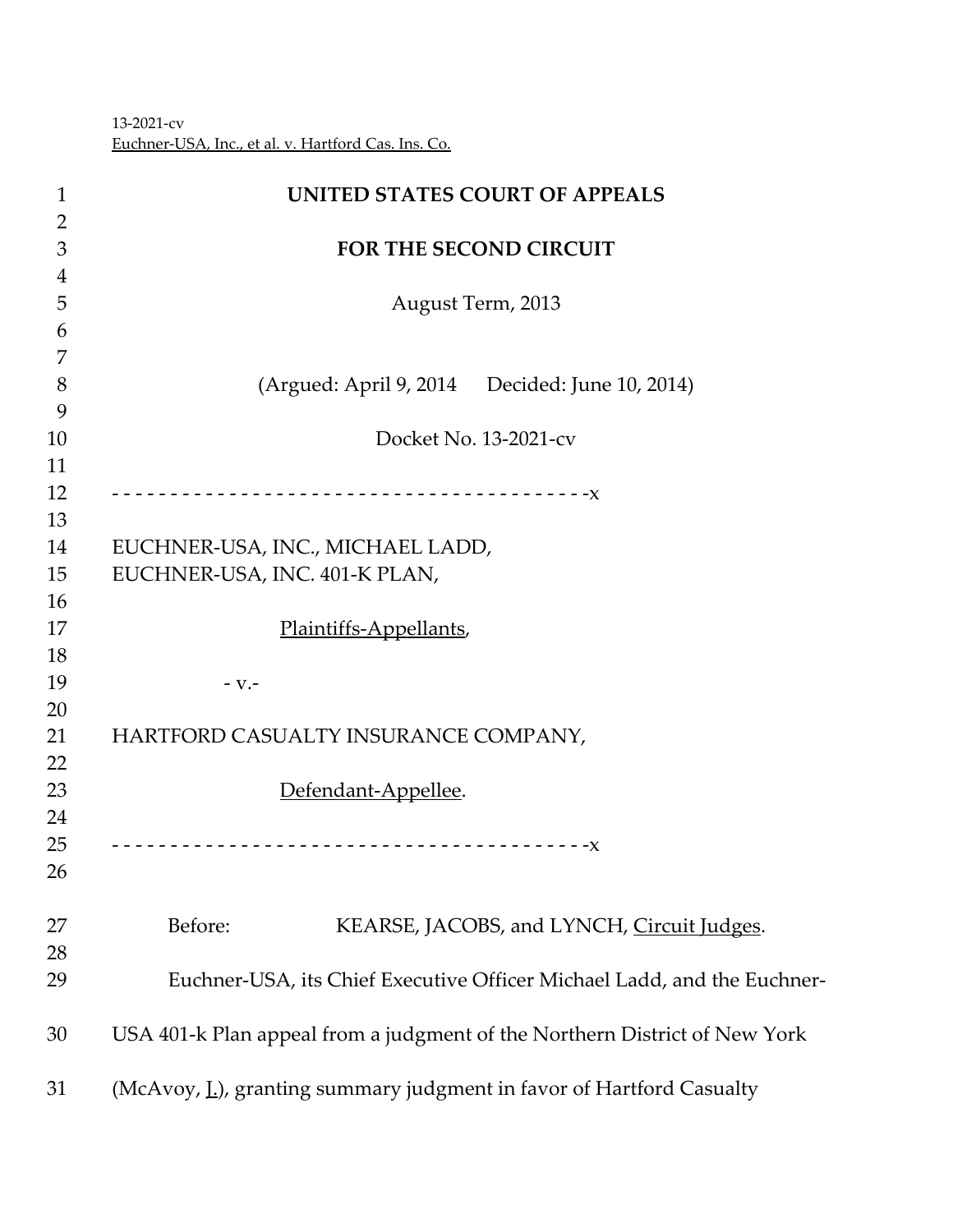| $\mathbf{1}$   | Insurance Company. Hartford denied coverage and refused to defend Euchner          |
|----------------|------------------------------------------------------------------------------------|
| $\overline{2}$ | in a lawsuit alleging, inter alia, ERISA violations stemming from an alleged       |
| $\mathfrak{Z}$ | misclassification of a former employee as an independent contractor. For the       |
| $\overline{4}$ | following reasons, we conclude there was a reasonable possibility of coverage      |
| 5              | and, therefore, Hartford had a duty to defend. As a result, we vacate and          |
| 6              | remand in part. We affirm the dismissal of Euchner's claim brought under N.Y.      |
| 7              | Gen. Bus. Law § 349.                                                               |
| $8\,$          |                                                                                    |
| 9              | ALAN J. PIERCE, Hancock Estabrook, LLP,                                            |
| 10             | Syracuse, NY, for Plaintiffs-Appellants.                                           |
| 11             |                                                                                    |
| 12             | KENNETH R. LANGE (Brendan T.                                                       |
| 13             | Fitzpatrick, on the brief), Goldberg Segalla                                       |
| 14             | LLP, Garden City, NY, for Defendant-                                               |
| 15             | Appellee.                                                                          |
| 16             |                                                                                    |
| 17             |                                                                                    |
| 18             | DENNIS JACOBS, Circuit Judge:                                                      |
| 19             |                                                                                    |
| 20             | This declaratory judgment action under New York law involves Hartford              |
| 21             | Casualty Insurance Company's issuance to Euchner-USA of comprehensive              |
| 22             | general liability insurance with an endorsement covering the company's             |
| 23             | employee benefits program. Hartford has denied coverage and refused a defense      |
| 24             | as to a suit in which the plaintiff alleged (a) that she was sexually harassed and |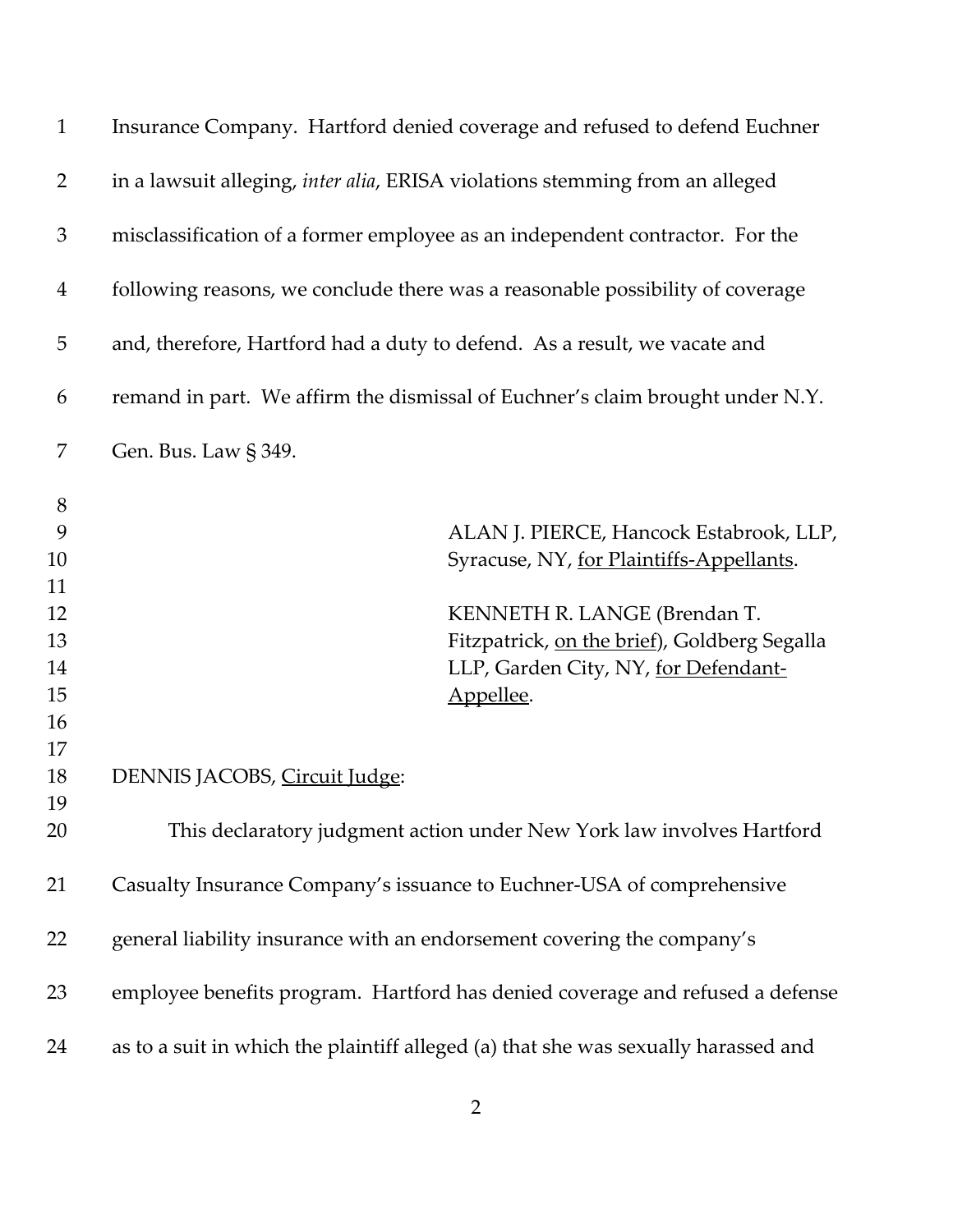| $\mathbf{1}$   | (b) that she was coerced into accepting a changed status that Euchner improperly |
|----------------|----------------------------------------------------------------------------------|
| $\overline{2}$ | classified as an independent sales position, with resulting loss of employee     |
| $\mathfrak{Z}$ | benefits under Euchner's 401(k) plan.                                            |
| $\overline{4}$ | Euchner, its Chief Executive Officer ("CEO") Michael Ladd, and the               |
| 5              | Euchner 401-k Plan (collectively, "Euchner") appeal from a judgment of the       |
| 6              | Northern District of New York (McAvoy, L.), granting Hartford's motion for       |
| 7              | summary judgment on the ground that the underlying suit alleged only             |
| $8\,$          | intentional wrongdoing. Having ruled that Hartford did not owe a defense, the    |
| 9              | court did not reach the issue of indemnity. For the following reasons, we        |
| 10             | conclude that a reasonable possibility existed that some claims in the former    |
| 11             | employee's (amended) complaint might implicate the coverage extended by          |
| 12             | endorsement, and that Hartford therefore owed a duty to defend. We do not        |
| 13             | reach the issue of indemnity. We therefore vacate and remand in part. The        |
| 14             | dismissal of the claim brought under N.Y. Gen. Bus. Law § 349 is affirmed.       |
| 15             |                                                                                  |
| 16             | <b>BACKGROUND</b>                                                                |
| 17             | In April 2011, Euchner was sued by former employee Jada Scali. Scali             |
| 18             | Compl., J.A. at 56-74. Her initial complaint alleged that she was hired as a     |
|                |                                                                                  |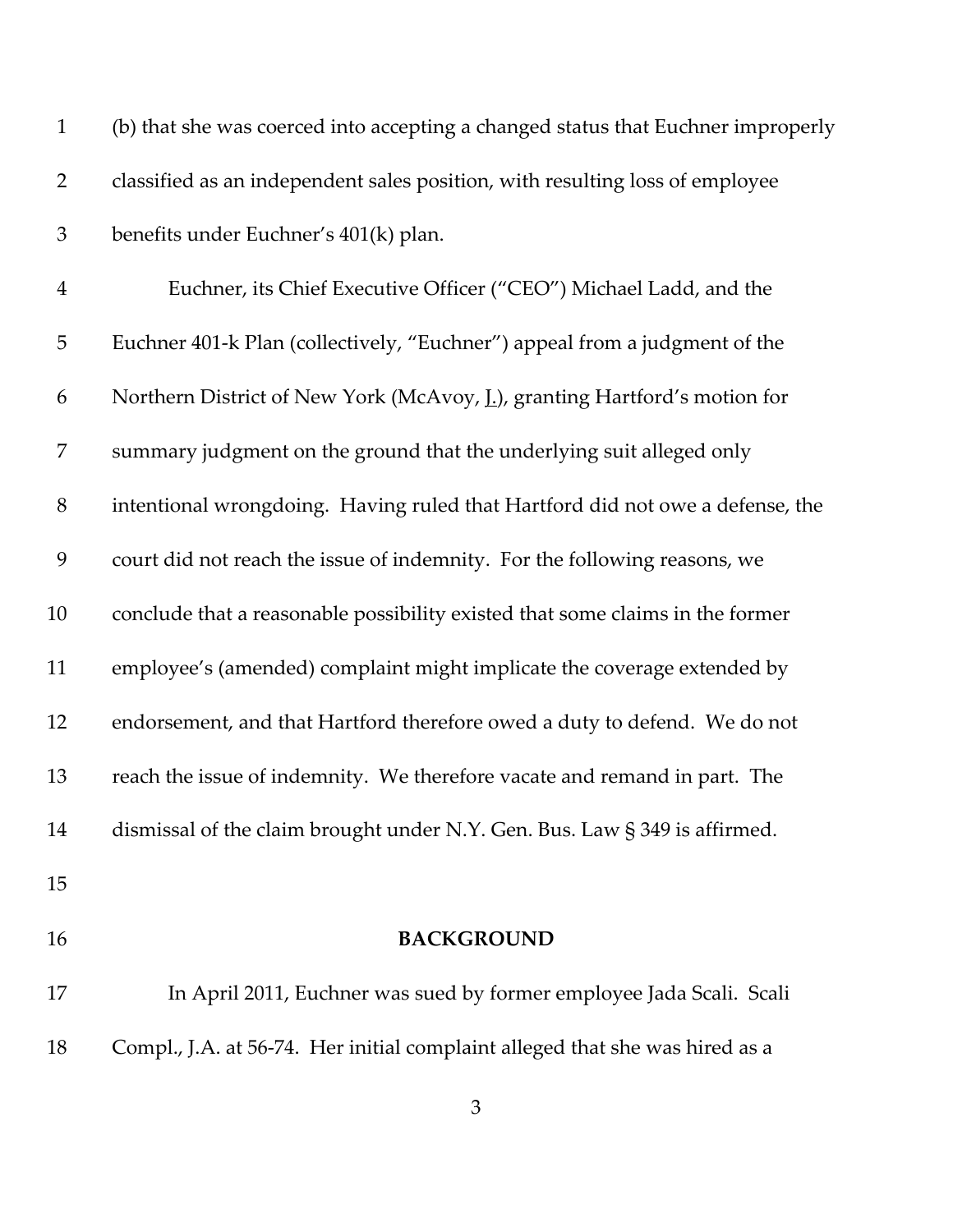| $\mathbf{1}$   | regional sales manager in 2008, that she was sexually harassed by a senior            |
|----------------|---------------------------------------------------------------------------------------|
| $\overline{2}$ | executive, that she confronted him about his conduct, that she was wrongfully         |
| $\mathfrak{Z}$ | terminated as an employee, that she was coerced into accepting an independent         |
| $\overline{4}$ | sales position, and that the new position disqualified her from receiving a           |
| 5              | number of benefits reserved for the company's employees. Passim, the initial          |
| 6              | complaint characterized Euchner's conduct as "unlawful," "fraudulent,"                |
| 7              | "discriminatory," and "wrongful coercion." Id.                                        |
| $8\,$          | Euchner forwarded the complaint to Hartford, which had issued a primary               |
| 9              | Commercial General Liability policy and an excess policy to Euchner. The policy       |
| 10             | forms excluded coverage for employment-related practices; but employee                |
| 11             | benefits liability was covered by an endorsement providing that Hartford would        |
| 12             | pay "those sums that the insured becomes legally obligated to pay as 'damages'        |
| 13             | because of 'employee benefits injury' to which this insurance applies." Emp.          |
| 14             | Benefits Liab. Coverage Form, J.A. at 46. "Employee benefits injury" was defined      |
| 15             | as an "injury that arises out of any negligent act, error or omission in the          |
| 16             | 'administration' of your 'employee benefits programs.'" Id. at 51. Coverage was       |
| 17             | excluded for civil or criminal liability arising out of "[a]ny dishonest, fraudulent, |
| 18             | criminal or malicious act." Id. at 47.                                                |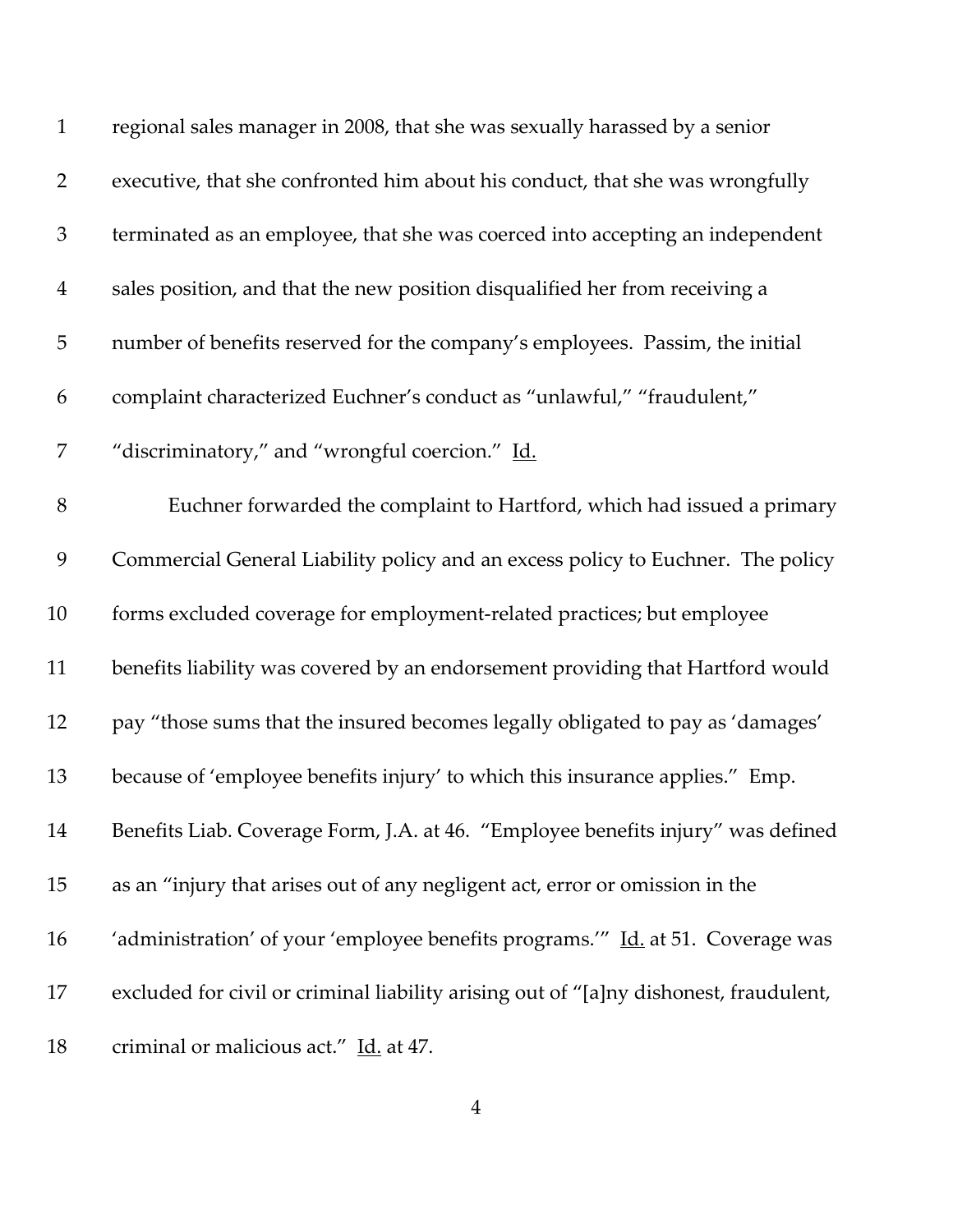| 1              | In May 2011, Hartford disclaimed coverage for the Scali action, citing the                  |
|----------------|---------------------------------------------------------------------------------------------|
| $\overline{2}$ | exclusion for employment-related practices. Euchner does not contest this initial           |
| $\mathfrak{Z}$ | disclaimer and refusal to defend.                                                           |
| $\overline{4}$ | In October 2011, Scali filed an amended complaint. The factual allegations                  |
| 5              | were substantially the same as those in the original complaint, but Scali added             |
| 6              | the Euchner 401-k Plan as a defendant and included causes of action under the               |
| 7              | Employee Retirement Income Security Act of 1974 ("ERISA"), Pub. L. No. 93-406,              |
| $8\,$          | 88 Stat. 829. Scali Am. Compl., J.A. at 83, 101-04. The ERISA claims alleged that           |
| 9              | Euchner "improperly classified" Scali as an independent contractor rather than as           |
| 10             | an employee. <i>Id.</i> at 101-04. As a result of this misclassification, she was allegedly |
| 11             | deprived of benefits under Euchner's 401(k) plan.                                           |
| 12             | Euchner sent the amended complaint to the insurer, along with additional                    |
| 13             | documents describing Scali's relationship with the firm. The amended complaint              |
| 14             | was reviewed by a litigation consultant at Hartford, who determined the newly-              |
| 15             | added ERISA claims triggered Hartford's coverage under the employee benefits                |
| 16             | liability endorsement. His supervisor disagreed, however, and Hartford                      |
| 17             | disclaimed coverage and refused to mount a defense on two grounds: (1) the                  |
| 18             | policy only covered employee claims, whereas Scali's Independent Sales                      |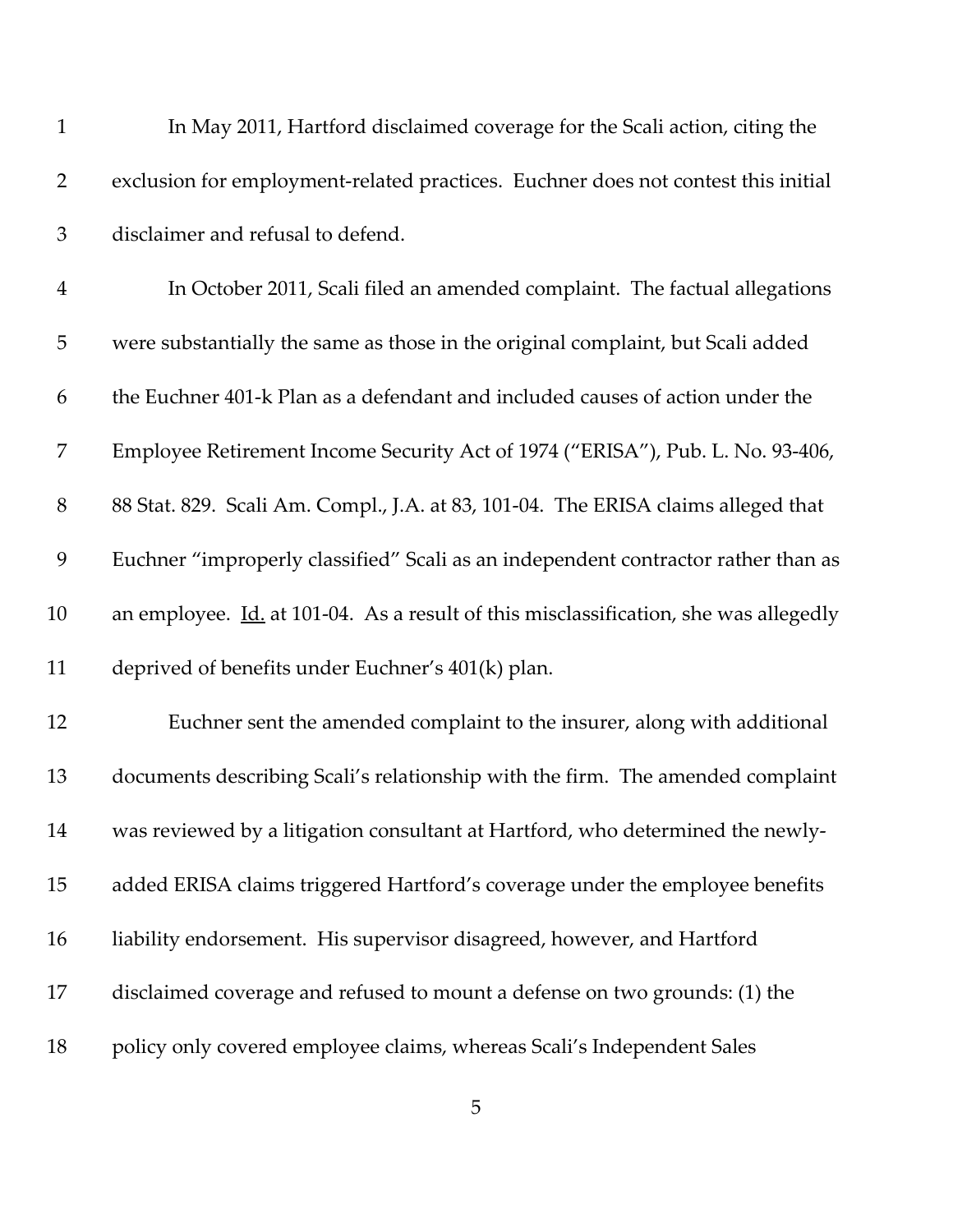| $\mathbf{1}$   | Management Agreement established that she had become an independent                |
|----------------|------------------------------------------------------------------------------------|
| $\overline{2}$ | contractor; and (2) in any event, there was an exclusion for any liability arising |
| 3              | out of a failure by Euchner to comply with regulatory reporting requirements       |
| $\overline{4}$ | associated with an employee benefits program. <sup>1</sup>                         |
| 5              | After this second disclaimer of coverage and refusal to undertake a                |
| 6              | defense, Euchner retained counsel to defend the Scali action and to continue       |
| 7              | coverage discussions with the Hartford. When Euchner later informed Hartford       |
| 8              | of an impending settlement of the Scali action, Hartford sent another disclaimer,  |
| 9              | this time relying on the exclusion for wrongful conduct. In April 2012, Euchner    |
| 10             | settled the Scali action for a confidential sum.                                   |
| 11             | Euchner commenced this action to determine the rights and obligations of           |
| 12             | the parties under the insurance policy, and whether Hartford is required to        |
| 13             | reimburse Euchner for attorney's fees and a portion of the Scali settlement        |
| 14             | amount. Euchner also alleged Hartford's actions violated N.Y. Gen. Bus. Law §      |
| 15             | 349.                                                                               |

<sup>&</sup>lt;sup>1</sup> Hartford's letter quotes extensively from the policy language, including the exclusion for any "dishonest, fraudulent, criminal or malicious act." However, this exclusion did not form the basis of Hartford's disclaimer of coverage. Hartford Disclaimer Letter, dated Oct. 26, 2011, J.A. at 175‐83.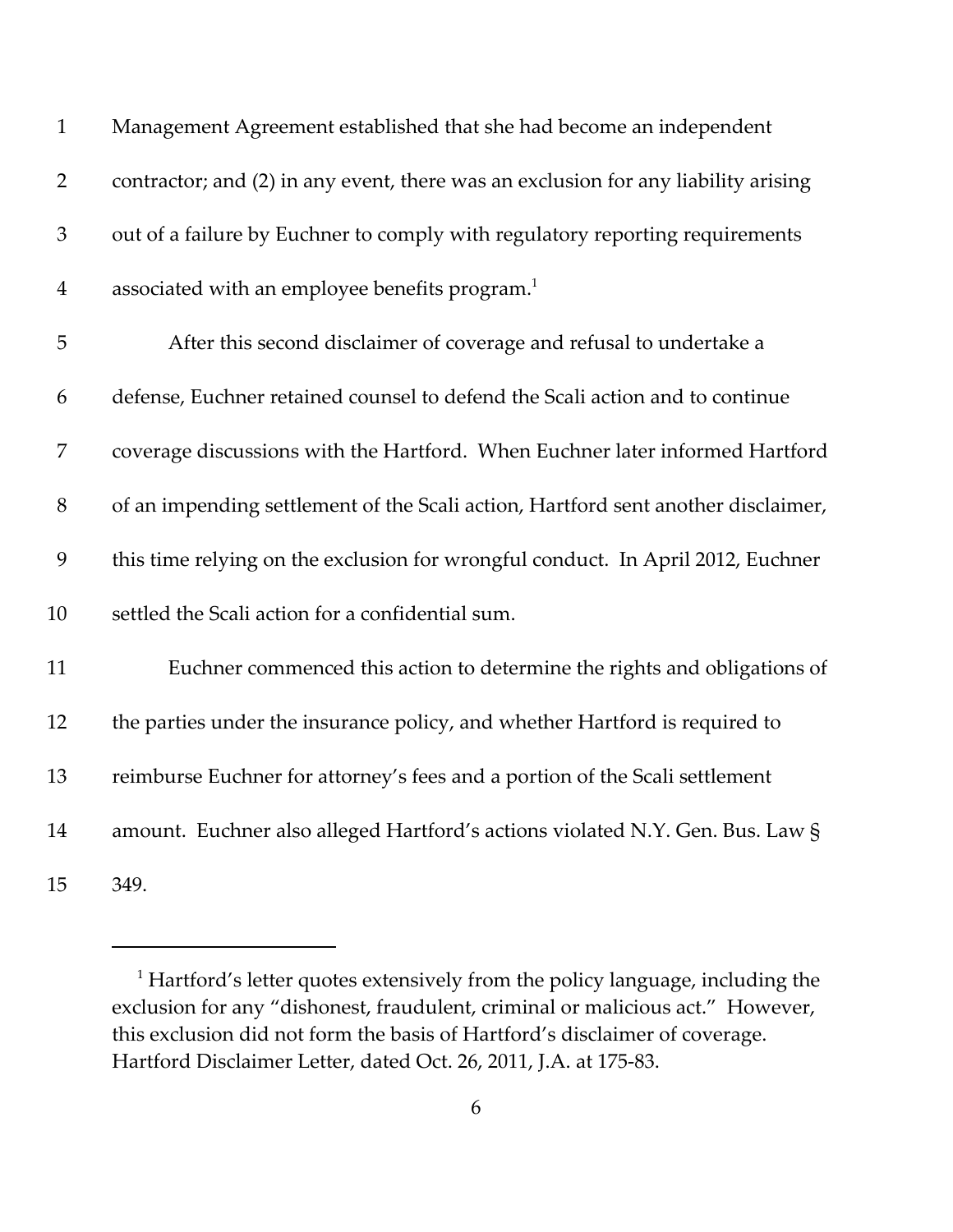| $\mathbf{1}$   | After discovery, the parties cross-moved for summary judgment. The                 |
|----------------|------------------------------------------------------------------------------------|
| $\overline{2}$ | district court ruled that Hartford had no duty to defend because the policy        |
| $\mathfrak{Z}$ | excluded the intentional conduct alleged in Scali's amended complaint, and         |
| $\overline{4}$ | granted summary judgment in favor of Hartford. The court denied                    |
| 5              | reconsideration in a Decision and Order dated July 8, 2013. See Euchner-USA,       |
| 6              | Inc. v. Hartford Cas. Ins. Co., No. 5:12-CV-604, 2013 WL 3455733 (N.D.N.Y. July    |
| 7              | 8, 2013). This appeal followed.                                                    |
| 8              |                                                                                    |
| 9              | <b>DISCUSSION</b>                                                                  |
| 10             | We review a grant of summary judgment de novo. Guertin v. United States,           |
| 11             | 743 F.3d 382, 385 (2d Cir. 2014). "Summary judgment is proper 'if the movant       |
| 12             | shows that there is no genuine dispute as to any material fact and the movant is   |
| 13             | entitled to judgment as a matter of law." Id. (quoting Fed. R. Civ. P. 56(a)). "In |
| 14             | considering the evidence, the court must resolve all ambiguities, and credit all   |
| 15             | factual inferences that could rationally be drawn, in favor of the party opposing  |
| 16             | summary judgment even if contrary inferences might reasonably be drawn." Id.       |
| 17             | (quoting Natural Res. Def. Council, Inc. v. U.S. Food & Drug Admin., 710 F.3d 71,  |
| 18             | 79 (2d Cir. 2013)).                                                                |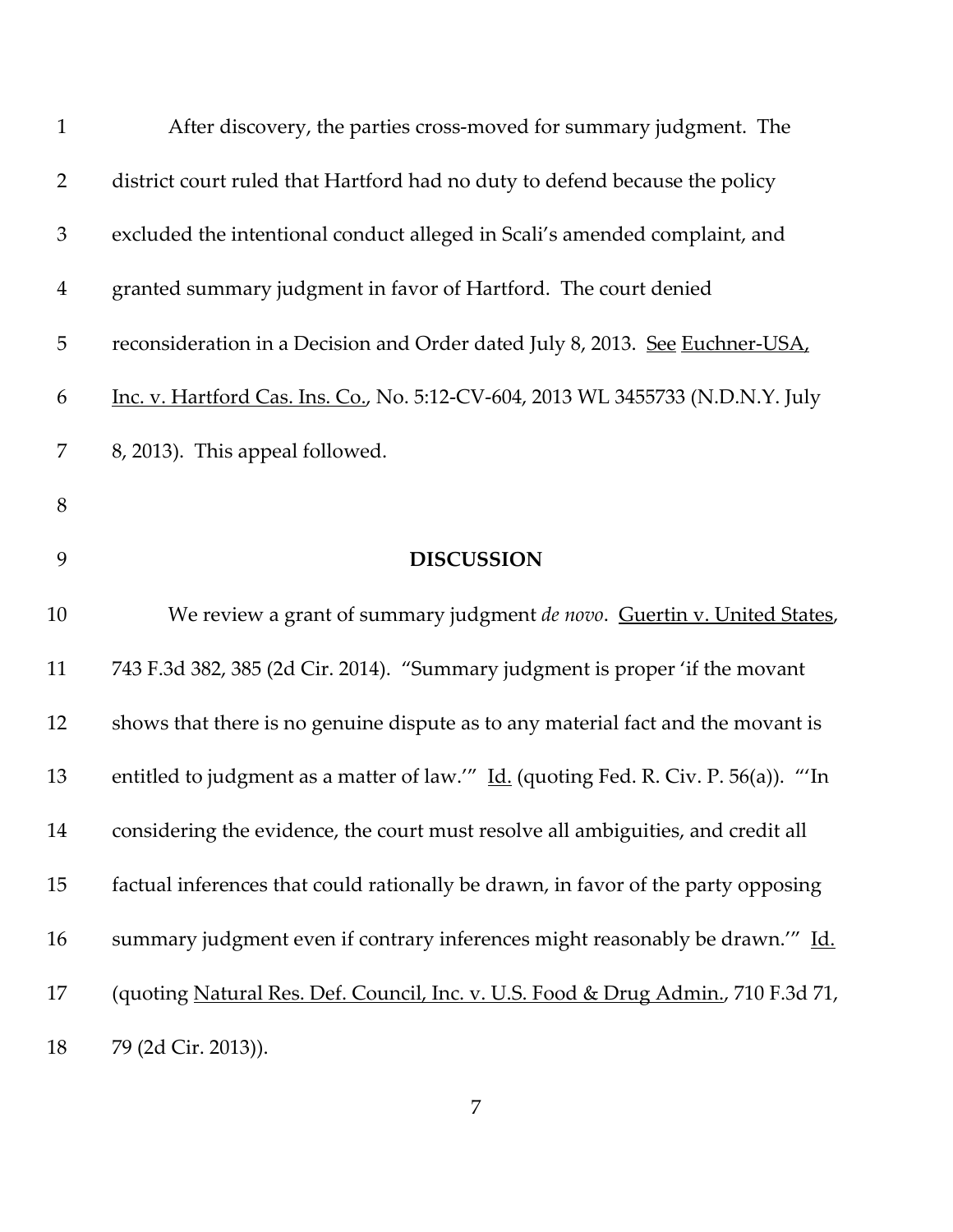**I**

| $\overline{2}$ | The parties agree that New York law controls whether Hartford had a duty           |
|----------------|------------------------------------------------------------------------------------|
| $\mathfrak{Z}$ | to defend the Scali action. In New York, an insurer's duty to defend is            |
| $\overline{4}$ | "exceedingly broad" and distinct from the duty to indemnify. Auto. Ins. Co. of     |
| $\mathbf 5$    | Hartford v. Cook, 7 N.Y.3d 131, 137 (2006) (quotation marks omitted). "The duty    |
| 6              | to defend is measured against the allegations of pleadings but the duty to pay is  |
| 7              | determined by the actual basis for the insured's liability to a third person."     |
| $8\,$          | Servidone Constr. Corp. v. Sec. Ins. Co. of Hartford, 64 N.Y.2d 419, 424 (1985).   |
| 9              | "The duty [to defend] remains 'even though facts outside the four corners of [the] |
| 10             | pleadings indicate that the claim may be meritless or not covered." Auto. Ins.     |
| 11             | Co. of Hartford, 7 N.Y.3d at 137 (quoting Fitzpatrick v. Am. Honda Motor Co., 78   |
| 12             | N.Y.2d 61, 63 (1991)) (second alteration in original). "Thus, an insurer may be    |
| 13             | required to defend under the contract even though it may not be required to pay    |
| 14             | once the litigation has run its course." Id.; see generally 1 Ostrager & Newman,   |
| 15             | Handbook on Insurance Coverage Disputes § 5.02 (16th ed. 2013).                    |
| 16             | "[A]n insurer will be called upon to provide a defense whenever the                |
| 17             | allegations of the complaint 'suggest a reasonable possibility of coverage.'"      |
| 18             | Auto. Ins. Co. of Hartford, 7 N.Y.3d at 137 (quoting Cont'l Cas. Co. v. Rapid-     |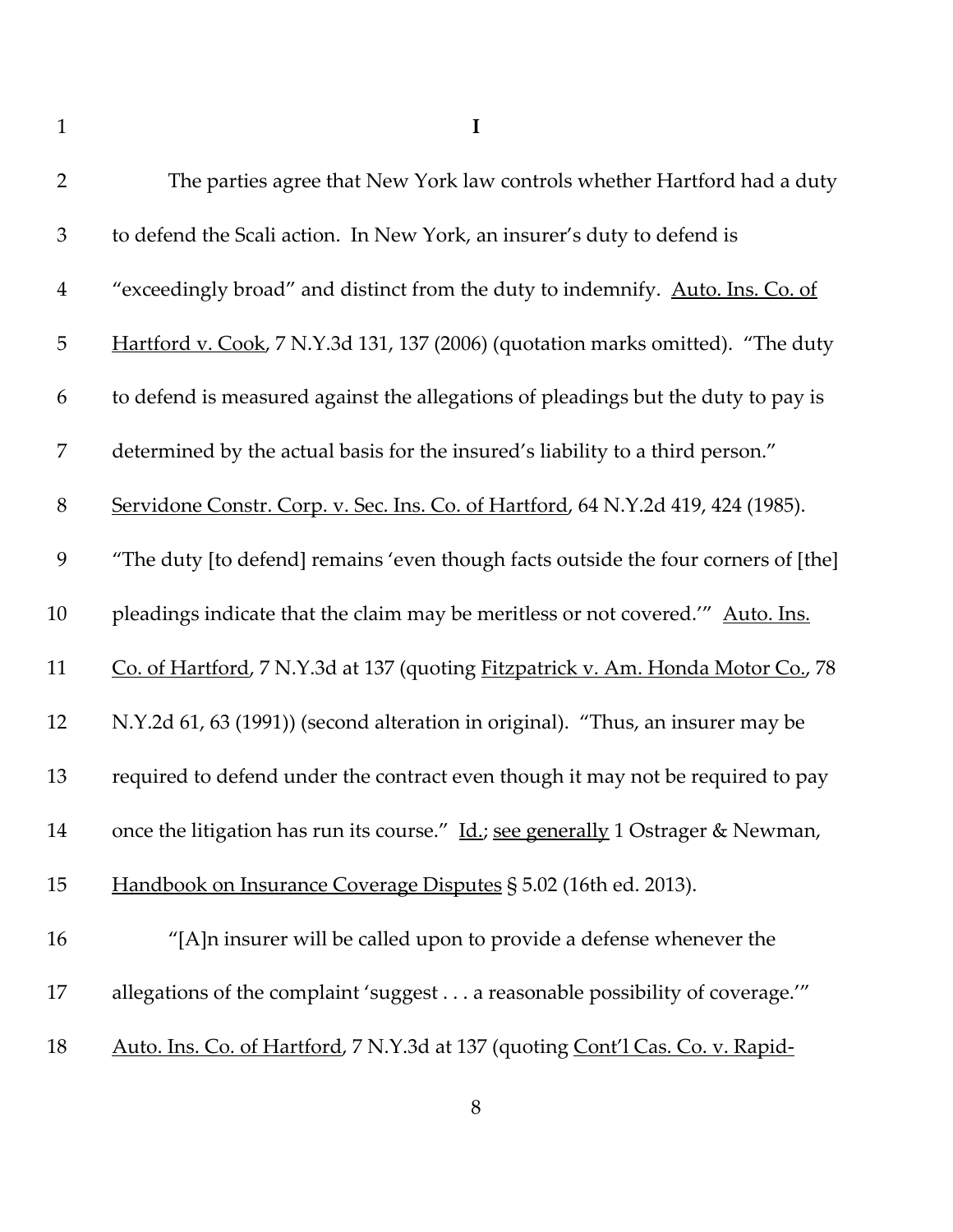| $\mathbf{1}$   | American Corp., 80 N.Y.2d 640, 648 (1993)) (ellipsis in original); see also Town of |
|----------------|-------------------------------------------------------------------------------------|
| $\overline{2}$ | Massena v. Healthcare Underwriters Mut. Ins. Co., 98 N.Y.2d 435, 443 (2002)         |
| $\mathfrak{Z}$ | (stating the duty to defend arises whenever allegations in a complaint give rise to |
| $\overline{4}$ | the "reasonable possibility of recovery under the policy" (quotation marks          |
| $\overline{5}$ | omitted)); Servidone, 64 N.Y.2d at 424 (stating duty to defend is distinguishable   |
| 6              | from the duty to indemnify because it is based on the mere possibility of           |
| 7              | coverage from the face of the complaint). "If, liberally construed, the claim is    |
| $8\,$          | within the embrace of the policy, the insurer must come forward to defend its       |
| 9              | insured no matter how groundless, false or baseless the suit may be." Auto. Ins.    |
| 10             | Co. of Hartford, 7 N.Y.3d at 137 (quotation marks omitted). Whether a complaint     |
| 11             | asserts additional claims falling outside the policy is immaterial. See Town of     |
| 12             | Massena, 98 N.Y.2d 435 at 443-44. "Any doubt as to whether the allegations state    |
| 13             | a claim within the coverage of the policy must be resolved in favor of the insured  |
| 14             | and against the carrier." Brook Shopping Ctr. v. Liberty Mut. Ins. Co., 80 A.D.2d   |
| 15             | 292, 294 (N.Y. 1st Dep't 1981) (citation omitted).                                  |
| 16             | Hartford's policy covered "employee benefits injury," defined as an                 |
| 17             | "injury that arises out of any negligent act, error or omission in the              |
| 18             | 'administration' of [Euchner's] 'employee benefits programs.'" Emp. Benefits        |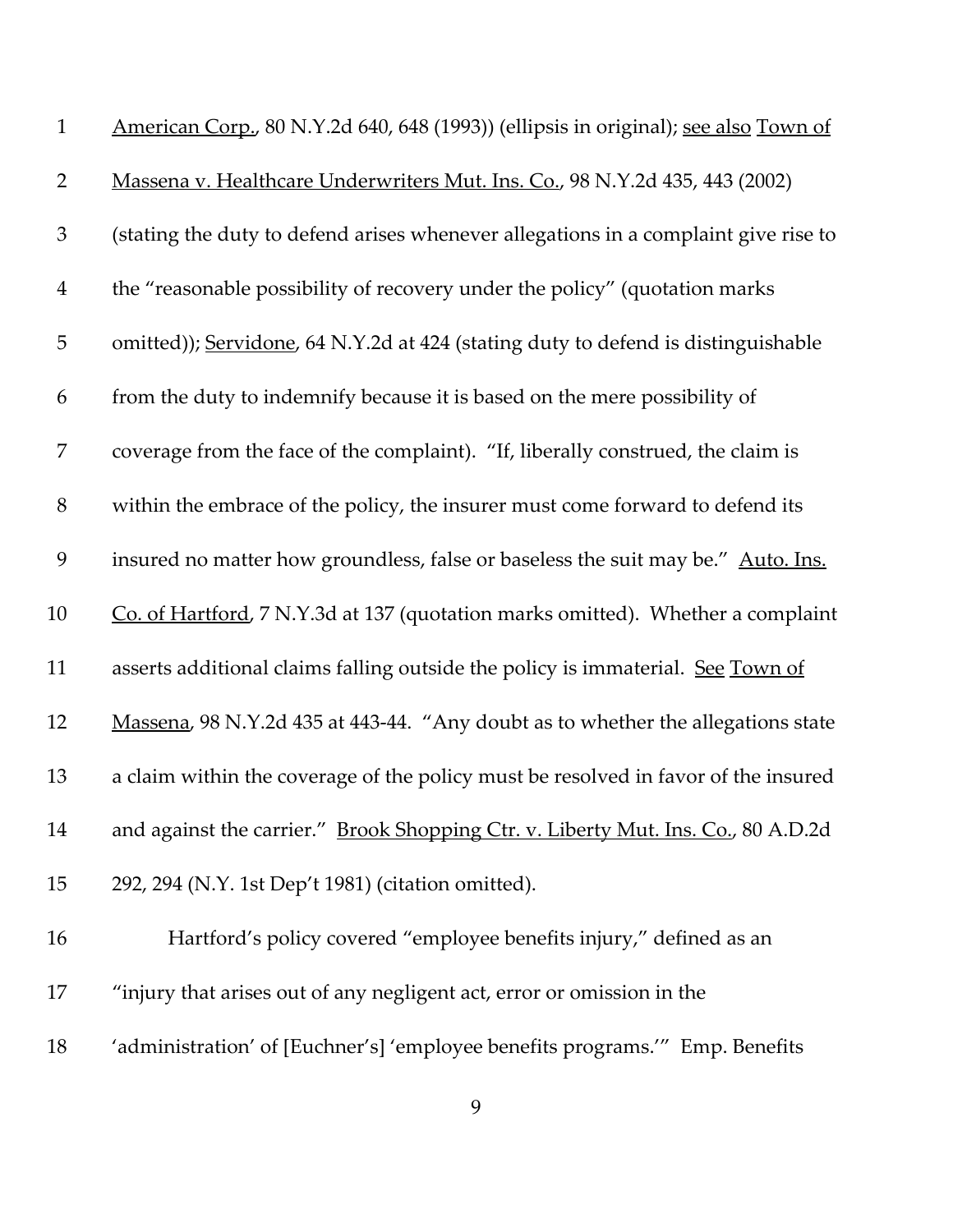| $\mathbf{1}$   | Liab. Coverage Form, J.A. at 46, 51. The operative allegations of Scali's amended |
|----------------|-----------------------------------------------------------------------------------|
| $\overline{2}$ | complaint are that Euchner misclassified her as an independent contractor rather  |
| 3              | than an employee, thus depriving her of pension benefits under the 401(k) plan.   |
| $\overline{4}$ | The parties do not dispute that the $401(k)$ plan is an "employee benefits"       |
| 5              | program" under the policy. The decisive issue is whether there was a reasonable   |
| 6              | possibility that Scali's ERISA claims arose (A) from negligence in (B)            |
| 7              | administering the $401(k)$ plan.                                                  |
| $8\,$          |                                                                                   |
| 9              | $\mathbf{A}$                                                                      |
| 10             | Scali's ERISA claims raised a reasonable possibility of negligence on             |
| 11             | Euchner's part. It was alleged only that Euchner misclassified her position; it   |
| 12             | was not alleged whether this misclassification was done intentionally or          |
| 13             | negligently. The complaint contained allegations that bespeak malice; but none    |
| 14             | of Scali's ERISA claims alleged that Euchner improperly classified her with the   |
| 15             | purpose of interfering with her retirement benefits. Nowhere in the amended       |
| 16             | complaint, for example, did Scali allege that Euchner violated ERISA Section 510, |
| 17             | 29 U.S.C. § 1140 (protecting against an employer's discharge of an employee "for  |
| 18             | the purpose of interfering with the attainment of any right to which such         |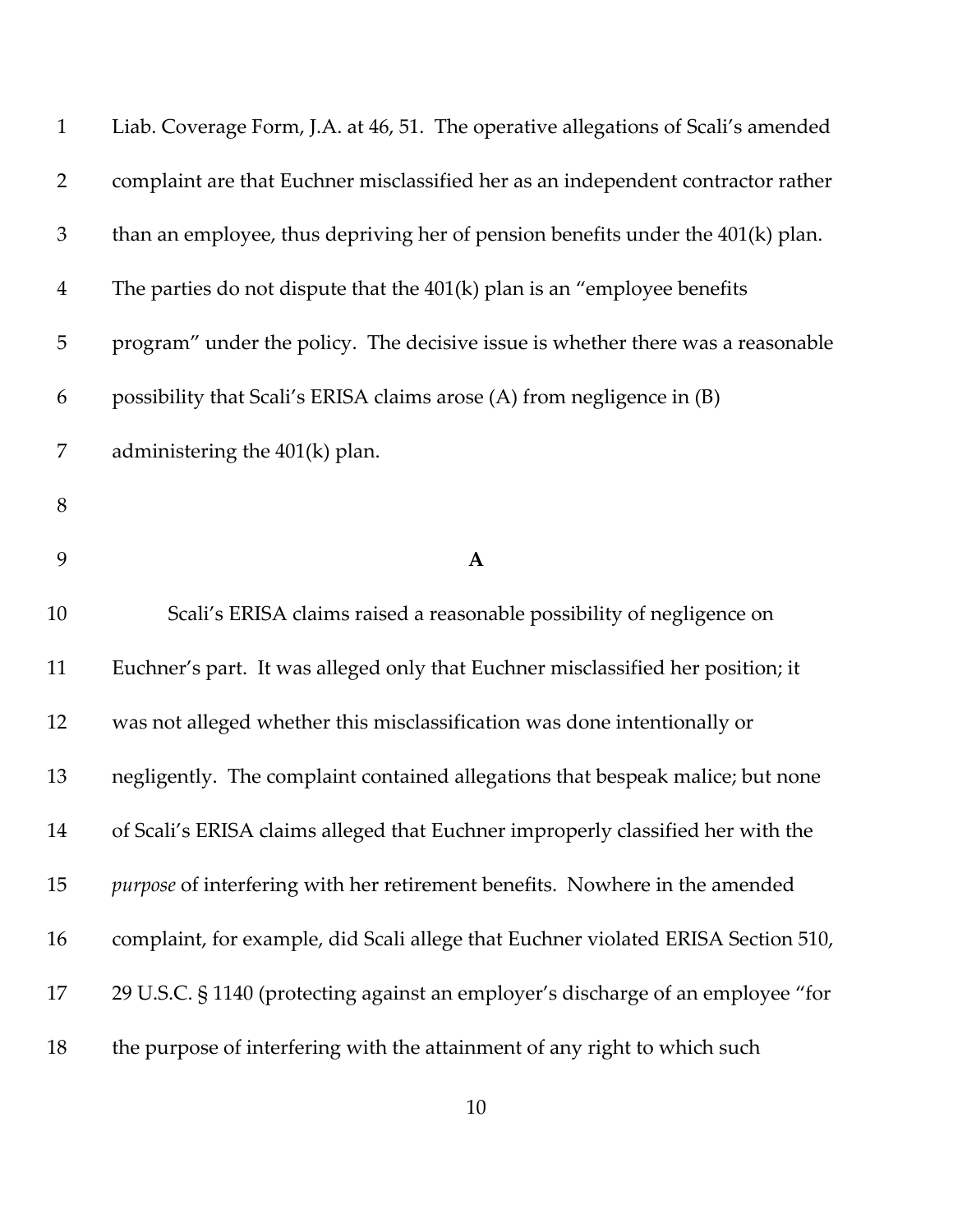| $\mathbf{1}$   | participant may become entitled under" an ERISA plan). Nor did Scali's ERISA            |
|----------------|-----------------------------------------------------------------------------------------|
| $\overline{2}$ | claims require a showing of intent; they stood or fell on whether,                      |
| $\mathfrak{Z}$ | notwithstanding the classification as an independent contractor, Euchner so             |
| $\overline{4}$ | controlled Scali's activities that she came within the common-law definition of an      |
| 5              | employee. See Nationwide Mut. Ins. Co. v. Mortensen, 606 F.3d 22, 31 (2d Cir.           |
| 6              | 2010).                                                                                  |
| 7              | Hartford emphasizes that its policy contained an exclusion for wrongful,                |
| $8\,$          | unlawful, intentional, or fraudulent conduct. "When an exclusion clause is relied       |
| 9              | upon to deny coverage, the burden rests upon the insurance company to                   |
| 10             | demonstrate that the allegations of the complaint can be interpreted only to            |
| 11             | exclude coverage." Town of Massena, 98 N.Y.2d at 444 (emphasis added).                  |
| 12             | "When an insurer seeks to disclaim coverage on the [] basis of an exclusion             |
| 13             | the insurer will be required to provide a defense unless it can demonstrate that        |
| 14             | the allegations of the complaint cast that pleading solely and entirely within the      |
| 15             | policy exclusions, and, further, that the allegations, in toto, are subject to no other |
| 16             | interpretation." Auto. Ins. Co. of Hartford, 7 N.Y.3d at 137 (quotation marks           |
| 17             | omitted). "[E]xclusions are subject to strict construction and must be read             |
| 18             | narrowly." Id. (citation omitted)                                                       |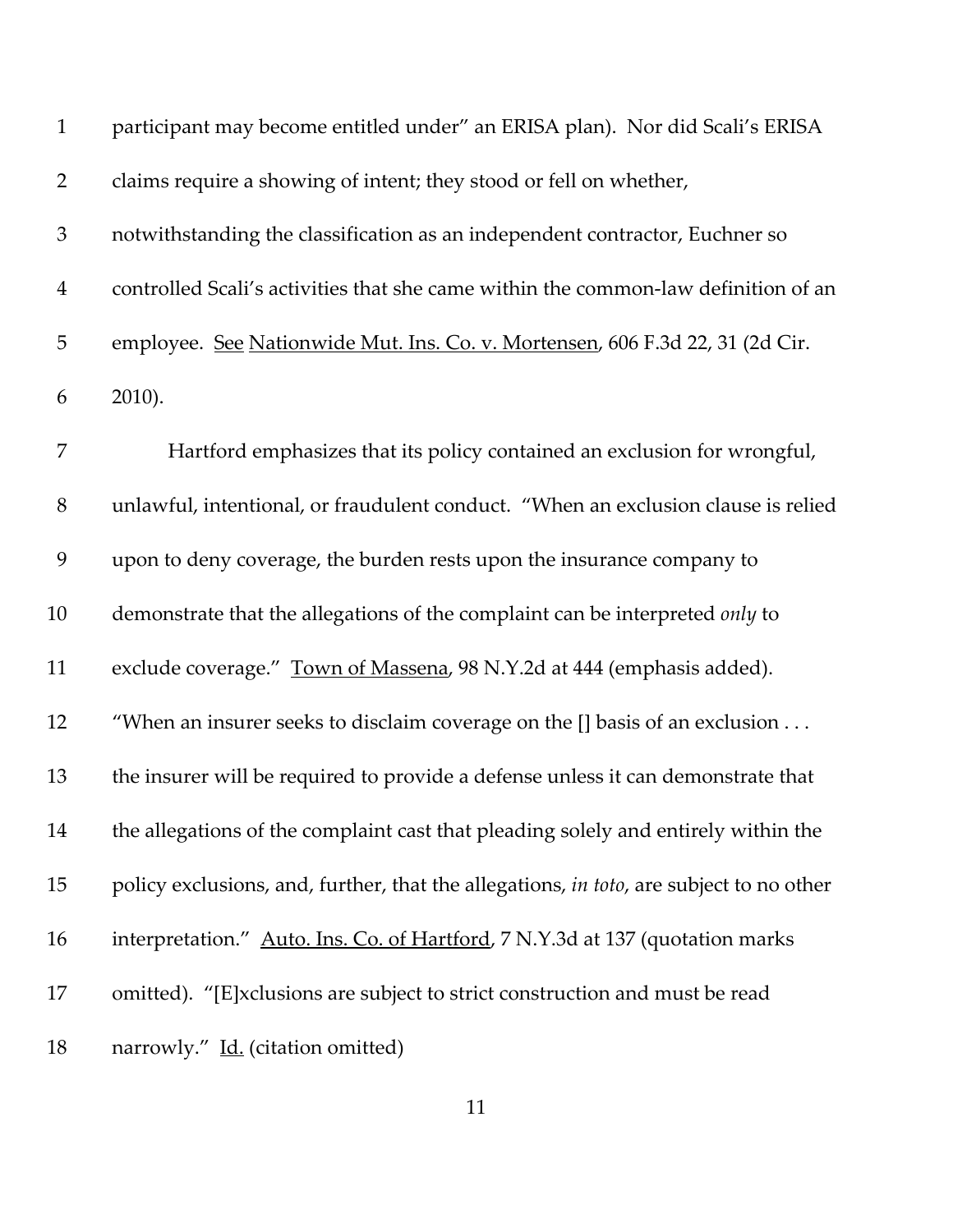| $\mathbf{1}$   | The amended complaint alleged that Euchner "unlawfully and with                      |
|----------------|--------------------------------------------------------------------------------------|
| $\overline{2}$ | discriminatory intent terminated Plaintiff as an employee and fraudulently,          |
| $\mathfrak{Z}$ | unwillingly and wrongfully coerced Plaintiff into entering into an Independent       |
| $\overline{4}$ | Sales Manager Representative Agreement." Scali Am. Compl., J.A. at 87-88. But        |
| 5              | as to the ERISA classification, it was alleged only that it was done "improperly     |
| 6              | and unlawfully," id., which is a legal conclusion, not an allegation of fact. And as |
| 7              | Hartford observes, the focus should be on the complaint's factual allegations        |
| 8              | rather than its legal assertions. See Bridge Metal Indus., L.L.C. v. Travelers       |
| 9              | Indem. Co., 812 F. Supp. 2d 527, 537 n.8 (S.D.N.Y. 2011) (citing cases). "[T]he      |
| 10             | analysis depends on the facts which are pleaded, not the conclusory assertions."     |
| 11             | Allstate Ins. Co. v. Mugavero, 79 N.Y.2d 153, 162 (1992). Hartford therefore         |
| 12             | cannot show that the ERISA allegations fall entirely within this policy exclusion.   |
| 13             |                                                                                      |
| 14             | B                                                                                    |
| 15             | We further conclude that there is a reasonable possibility that the ERISA            |
| 16             | claims arose from the "administration" of Euchner's benefit plan. The Hartford       |
| 17             | policy defines "administration" as: 1) "[g]iving counsel to your employees or        |
| 18             | their dependents and beneficiaries, with respect to interpreting the scope of your   |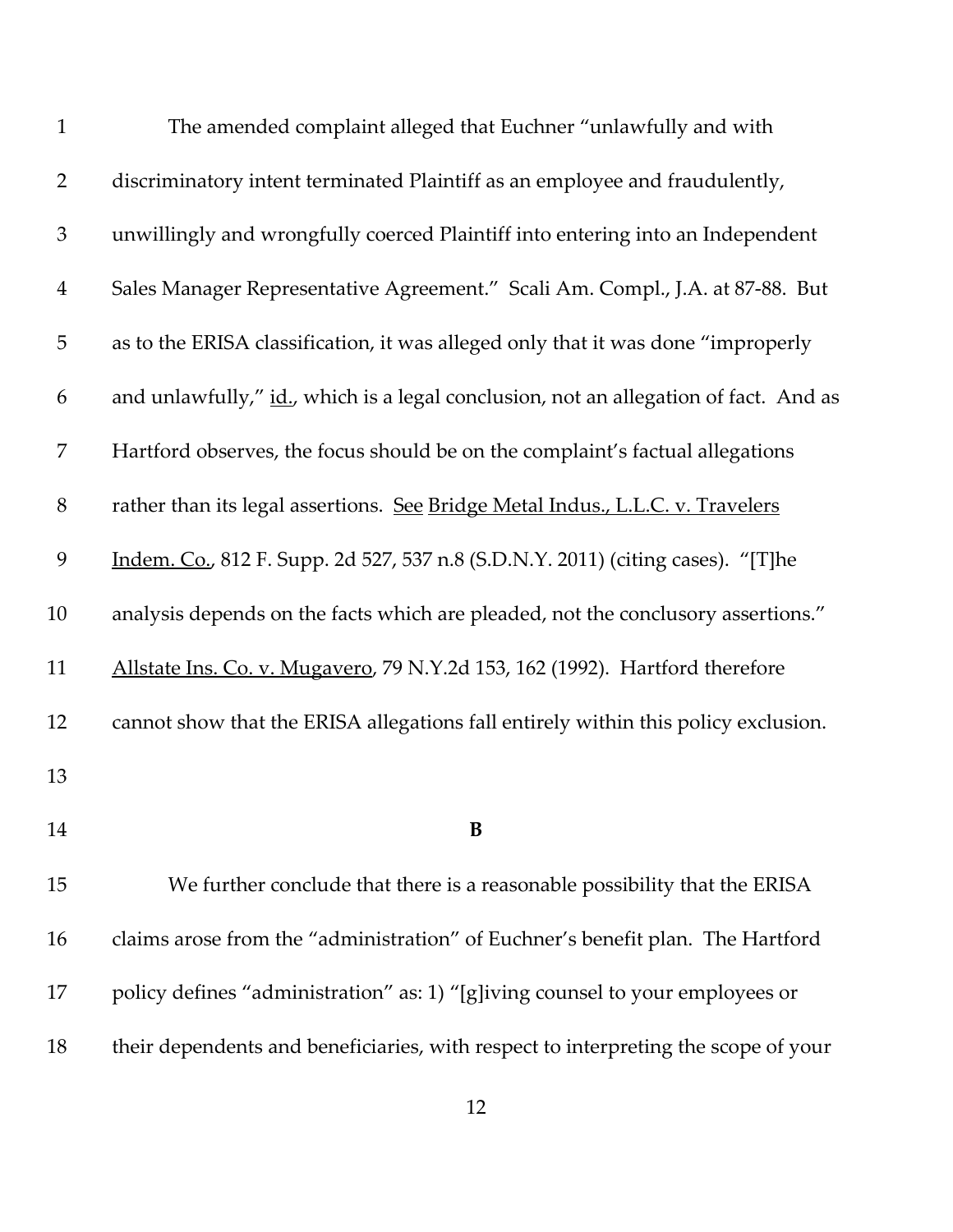| $\mathbf{1}$   | 'employee benefits program' or their eligibility to participate in such programs";  |
|----------------|-------------------------------------------------------------------------------------|
| $\overline{2}$ | and 2) "[h]andling records in connection with 'employee benefits program[s]."       |
| $\mathfrak{Z}$ | Emp. Benefits Liab. Coverage Form, J.A. at 50.                                      |
| $\overline{4}$ | We need not decide whether Euchner's classification of Scali as an                  |
| 5              | independent contractor might be deemed advice or counsel to her regarding her       |
| 6              | eligibility, because it is clear enough that determining her eligibility may        |
| 7              | reasonably be considered part of the program's recordkeeping function.              |
| $8\,$          | Hartford's argument that "administration" encompasses only ministerial              |
| 9              | acts is unavailing. Hartford relies on Nat'l Union Fire Ins. Co. of Pittsburgh, Pa. |
| 10             | v. Travelers Prop. Cas. Co., No. 05 Civ. 4648(NRB), 2006 WL 1489243, at *7          |
| 11             | (S.D.N.Y. May 26, 2006), which held that "administration" in a similar context      |
| 12             | entailed "ministerial actions" rather than "deliberate, discretionary activity."    |
| 13             | Notwithstanding the National Union opinion and the cases it cites, no               |
| 14             | construction can modify the definition of the term in the contract wording. In      |
| 15             | any event, classification of someone either as an independent contractor or as an   |
| 16             | employee for purposes of program eligibility is not a matter of discretion.         |
| 17             |                                                                                     |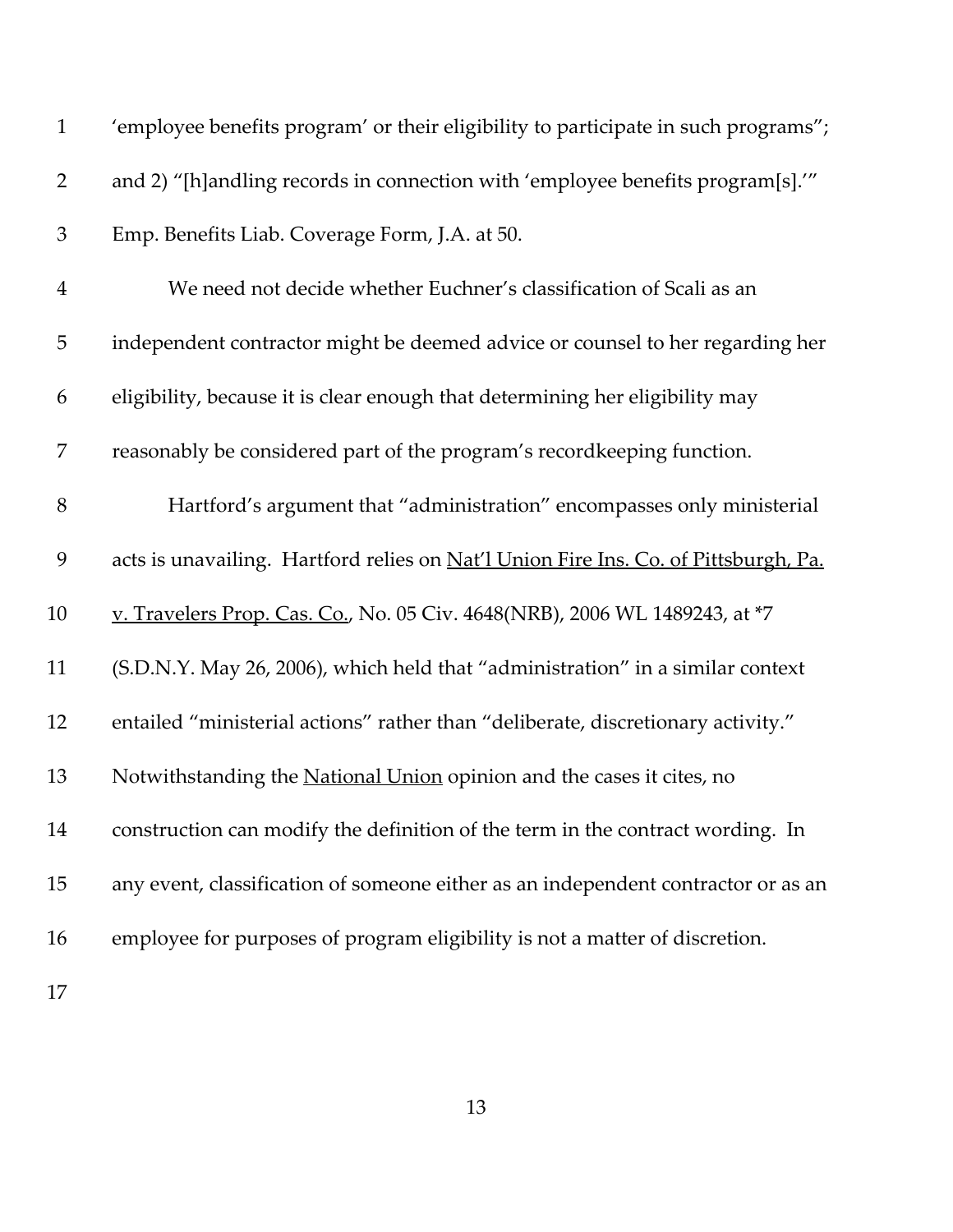| $\mathbf{1}$   | In sum, there was a reasonable possibility of coverage under Hartford's             |
|----------------|-------------------------------------------------------------------------------------|
| $\overline{2}$ | policy as to Scali's ERISA claims. Hartford therefore had a duty to defend          |
| $\mathfrak{Z}$ | Euchner. On remand, the district court should consider Euchner's other              |
| $\overline{4}$ | arguments in the first instance, among other things: whether Hartford breached a    |
| 5              | duty to indemnify (a distinct question); and whether Euchner is entitled to         |
| 6              | attorney's fees in this action due to Hartford's breach of the duty to defend.      |
| 7              |                                                                                     |
| 8              | $\mathbf{I}$                                                                        |
| 9              | Euchner also challenges the dismissal of its claim under N.Y. Gen. Bus.             |
| 10             | Law § 349, which prohibits "[d] eceptive acts or practices in the conduct of any    |
| 11             | business, trade or commerce or in the furnishing of any service in this state." A   |
| 12             | plaintiff bringing a § 349 claim must prove: 1) that the challenged act or practice |
| 13             | was consumer-oriented; 2) that it was misleading in a material way; and 3) that     |
| 14             | the plaintiff suffered injury as a result of the deceptive act. See Stutman v.      |
| 15             | Chemical Bank, 95 N.Y.2d 24, 29 (2000); Small v. Lorillard Tobacco Co., 94 N.Y.2d   |
| 16             | 43, 55-56 (1999).                                                                   |
| 17             | Typically, private contract disputes cannot form the basis of a $\S 349$ claim.     |
| 18             | A plaintiff "must demonstrate that the acts or practices have a broader impact on   |